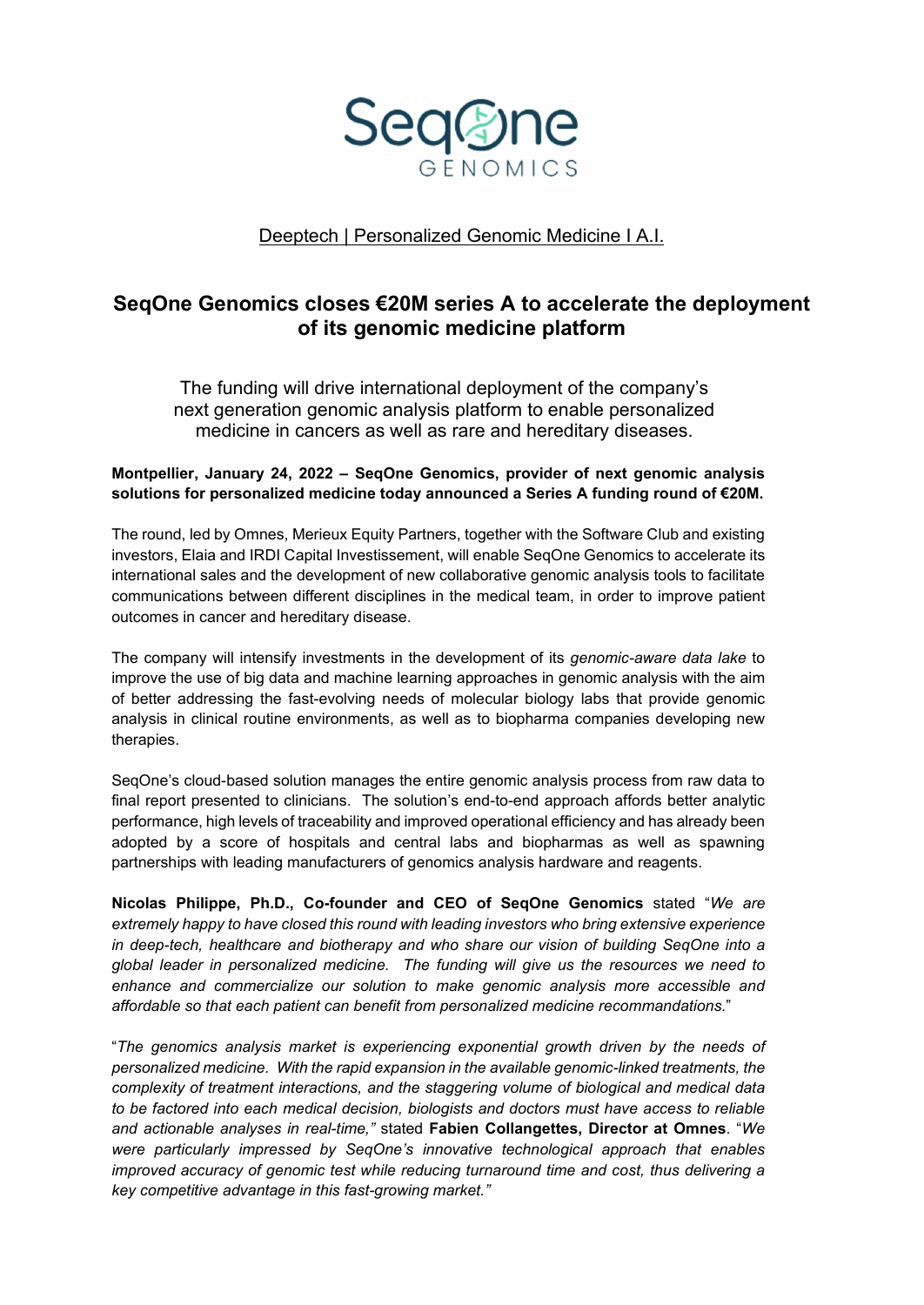With the closing of this round, SeqOne's board of directors will be: Sacha Loiseau, Ph.D. independent board member and Chairman of the Board, Fabien Collangettes, Director at Omnes, Yoann Bonnamour, Investment Manager at Merieux Equity Partners, Marc Rougier, Partner at Elaia, Nicolas Philippe, co-founder and CEO of SeqOne Genomics and Jean-Marc Holder, Cofounder and Chief Strategy and Innovation officer of SeqOne Genomics.

# **This new funding round brings the total amount raised by SeqOne Genomics since its founding in 2017 to €23M.**

The company currently employs over 40 staff, primarily experts in genomic medicine, data science, bioinformatics, software development and regulatory compliance / quality assurance. It plans to double its staff within the year to execute its ambitious plans.

#### **Advisors:**

Legal: Anthony Beauquier - LSF Advisory Jones Day - Jean-Gabriel Griboul and Hortense Fouilland

Market intelligence : Clara Niarfeix – Alcimed

Intellectual property: Claire Verschelde, PhD – ICOSA

Financial due diligence : Crowe HAF Maxime Hazim and Julien Latrubesse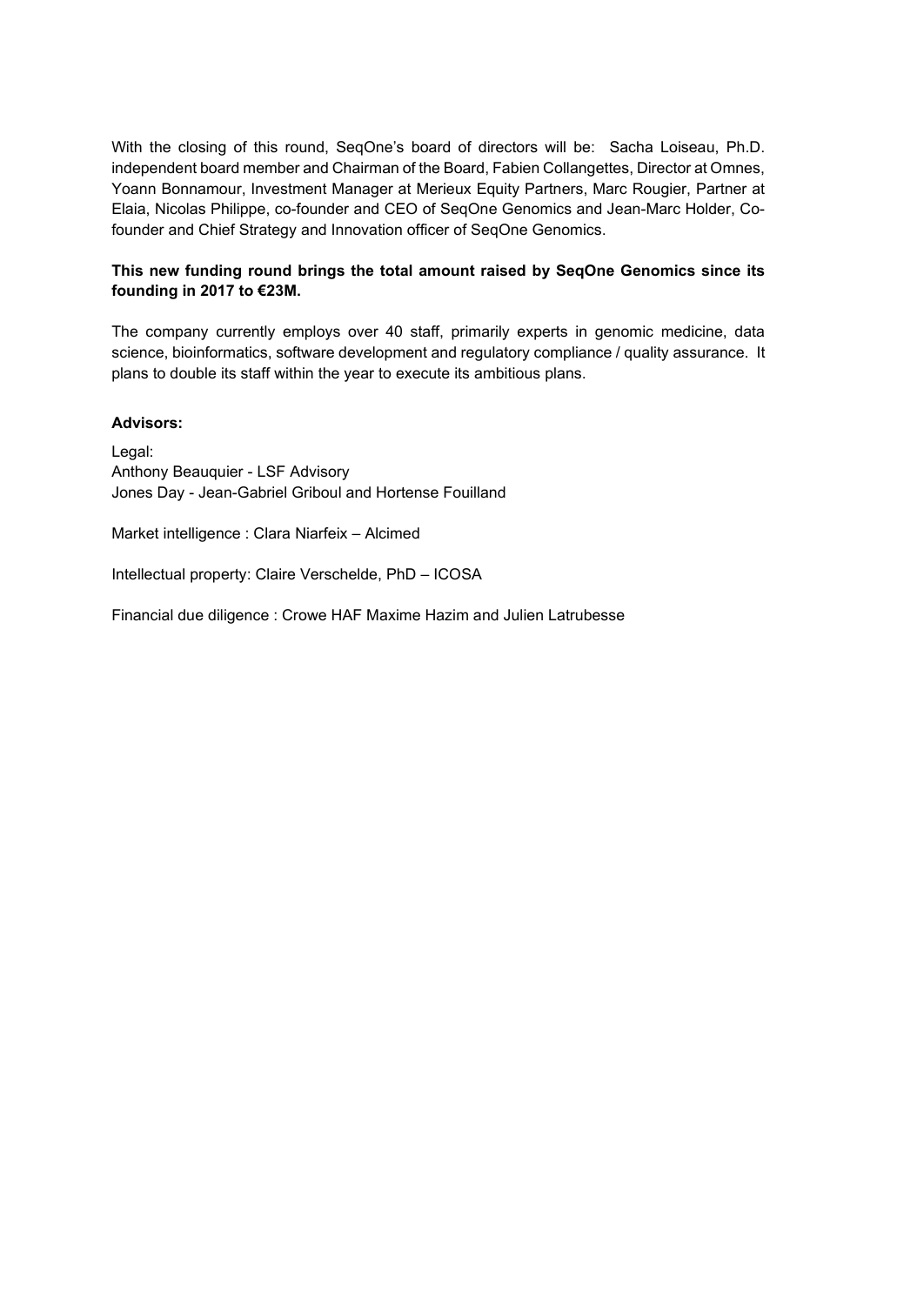

# **About SeqOne Genomics**

SeqOne Genomics offers high performance genomic analysis solutions for healthcare providers treating patients suffering from cancer, rare and hereditary diseases as well as pharmaceutical companies developing new therapies. The solution leverages advanced machine learning coupled with the company's proprietary GeniOS™ genomics operating system to dramatically reduce turnaround times and costs while delivering a comprehensive and actionable insights for personalised medicine. The company has won numerous awards including the iLab award and the ARC cancer foundation's Hélène Stark prize.Investors include Elaia, IRDI Capital Investissement, Merieux Equity Partners, Omnes and Software Club.

Web: [https://seqone.com](https://seqone.com/) Direct link to this release:<https://seqone.com/seriesa>

#### **SeqOne Genomics media relations**

Annie-Florence Loyer - [afloyer@newcap.fr](mailto:afloyer@newcap.fr) / +33 6 88 20 35 59 Juliette Milleret – [jmilleret@newcap.fr](mailto:jmilleret@newcap.fr) / +33 6 98 50 21 93

⊗elaia

**About Elaia**

For more information: [http://www.elaia.com](http://www.elaia.com/) • [@Elaia\\_Partners](https://twitter.com/Elaia_Partners)

Contact: Louisa Mesnard - CMO - [lmesnard@elaia.fr](mailto:lmesnard@elaia.fr) / +33 6 50 88 13 04

# **About IRDI CAPITAL About IRDI Capital Investissement**

For more information: <https://www.irdi.fr/>

Contact: Julien Sainte Catherine - [julien.saintecatherine@irdi.fr](mailto:julien.saintecatherine@irdi.fr) / +33 6 76 42 75 65



**About Merieux Equity Partners**

For more information: [www.merieux-partners.com](http://www.merieux-partners.com/)

Contact: Yoann Bonnamour - [yoann.bonnamour@merieux-partners.com](mailto:yoann.bonnamour@merieux-partners.com) / +33 6 95 35 05 05